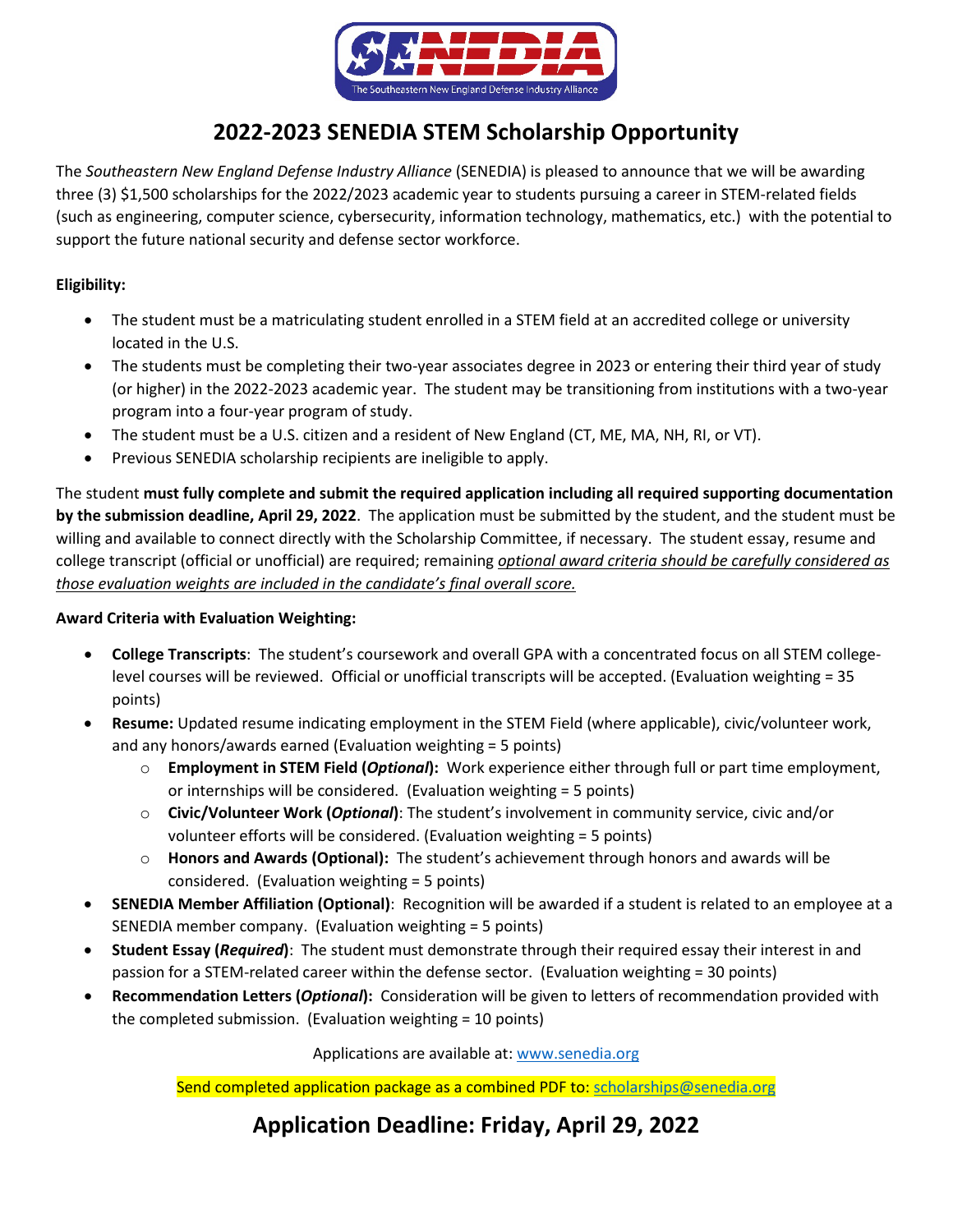

|                                                                                                            |  | Zip Code ________________________ |
|------------------------------------------------------------------------------------------------------------|--|-----------------------------------|
|                                                                                                            |  |                                   |
|                                                                                                            |  |                                   |
|                                                                                                            |  |                                   |
|                                                                                                            |  |                                   |
|                                                                                                            |  |                                   |
|                                                                                                            |  |                                   |
| I certify that the information provided in this application and the documentation<br>attached, is true and |  |                                   |
| accurate to the best of my knowledge.                                                                      |  |                                   |
|                                                                                                            |  |                                   |
|                                                                                                            |  |                                   |